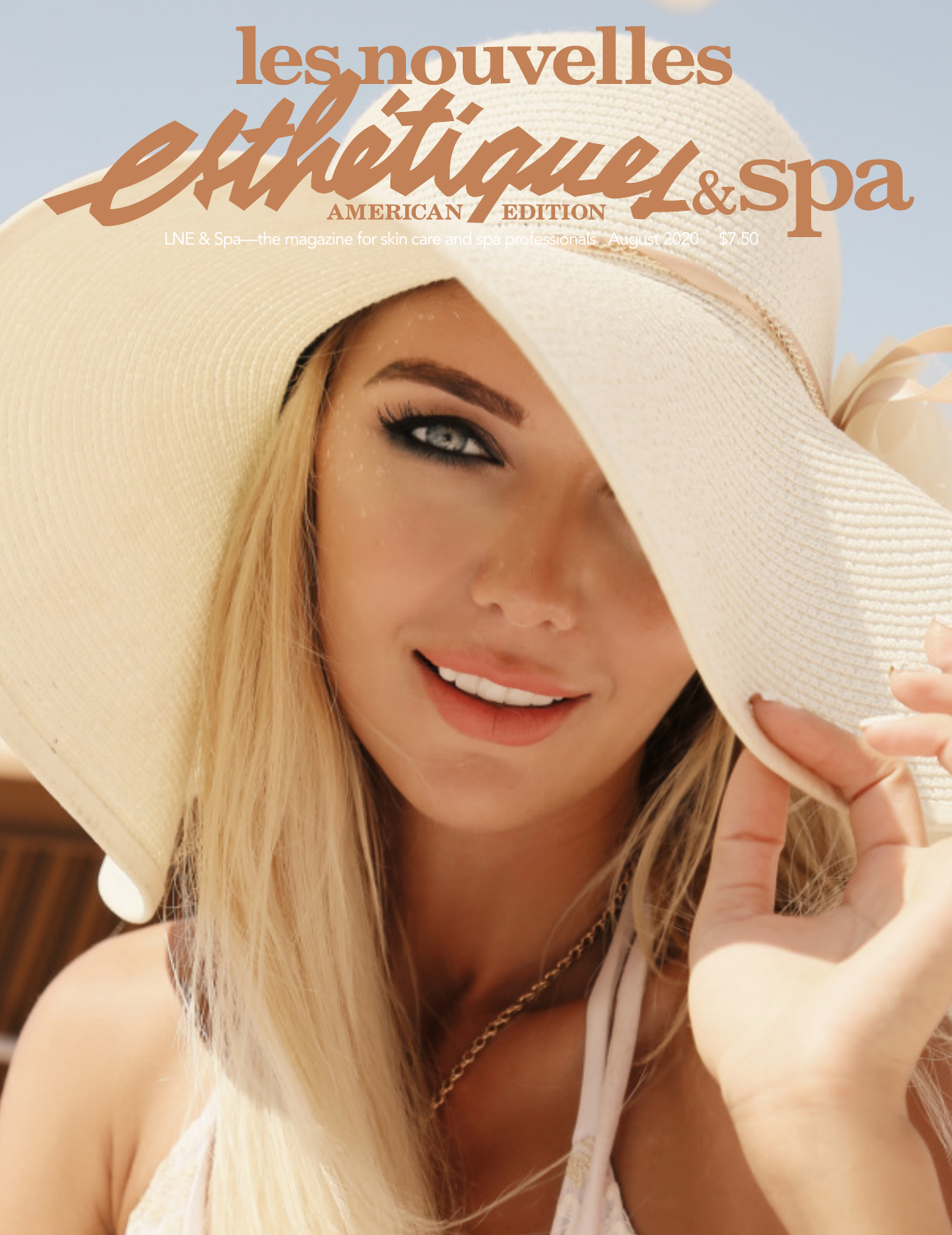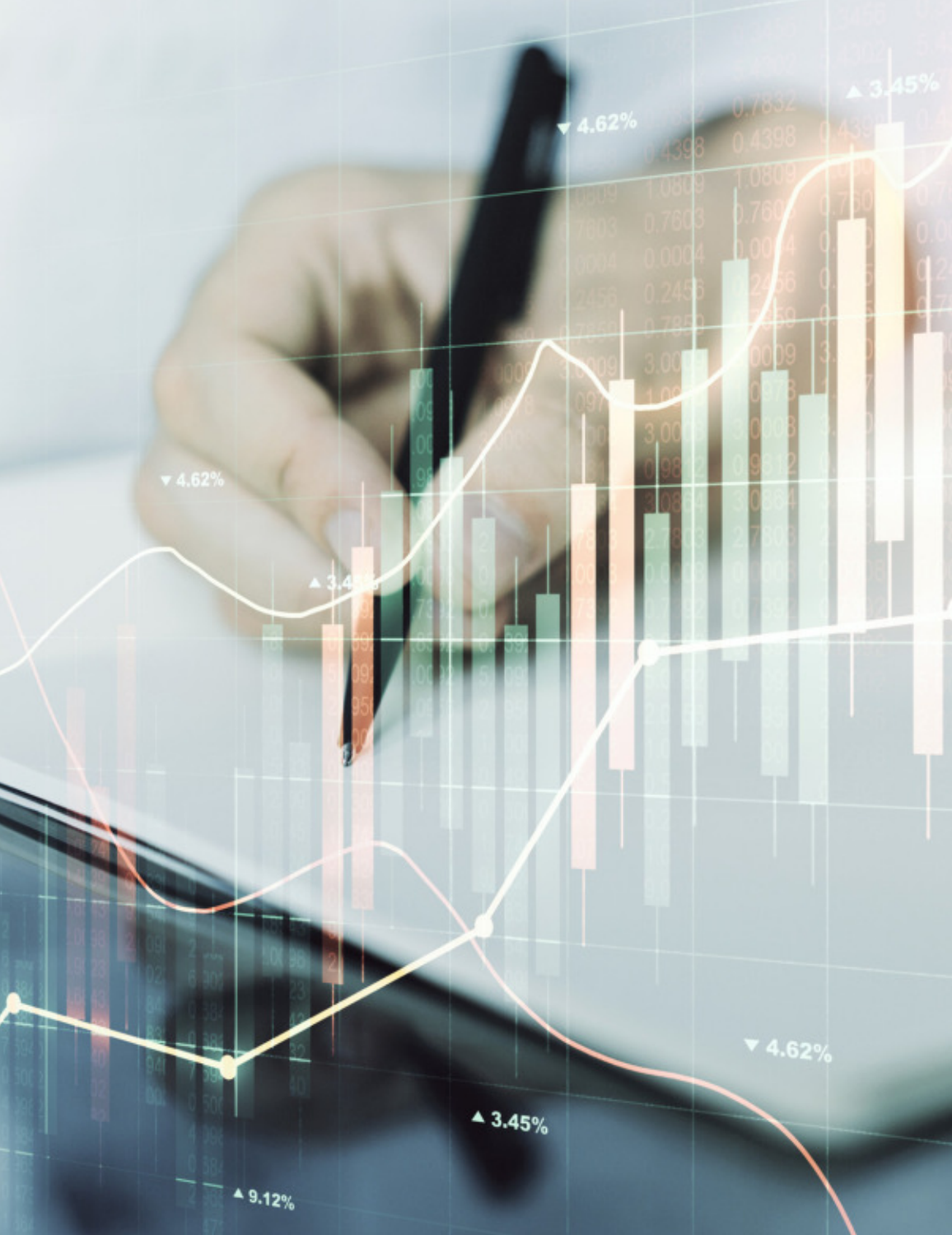## NAVIGATING THROUGH FINANCIAL UNCERTAINTY

#### Strategies and resources to help spas and estheticians during an economic crisis

*by* **Mara Shorr, BS, CAC; Jay A. Shorr, BS, MBM-C, CAC; Robert C. Deters BS, CAC**

Let's face it: we had no idea of the extent or impact that COVID would have on our industry and the economy as a whole. However, many of us have experienced shutdowns in the past. Whether it be hurricanes, snowstorms, tornados, or any other variety of environmental catastrophe, an extended closure has always been a very real possibility. But now that we understand what these can do to our businesses, it is time to create a plan, so you aren't caught unprepared in the future.

Any emergency financial contingency plan should be specific to your business. Your team is made up of talented and unique individuals, each with their challenges and commitments. A generic "one size fits all" plan will not work. Take the time to take a good hard look at your practice's finances. Talk to your employees about any planned changes and try to get their input. Do your due diligence to address their concerns and identify any unique hardships they may face. Most importantly, keep the lines of communication open throughout the planning and execution phases.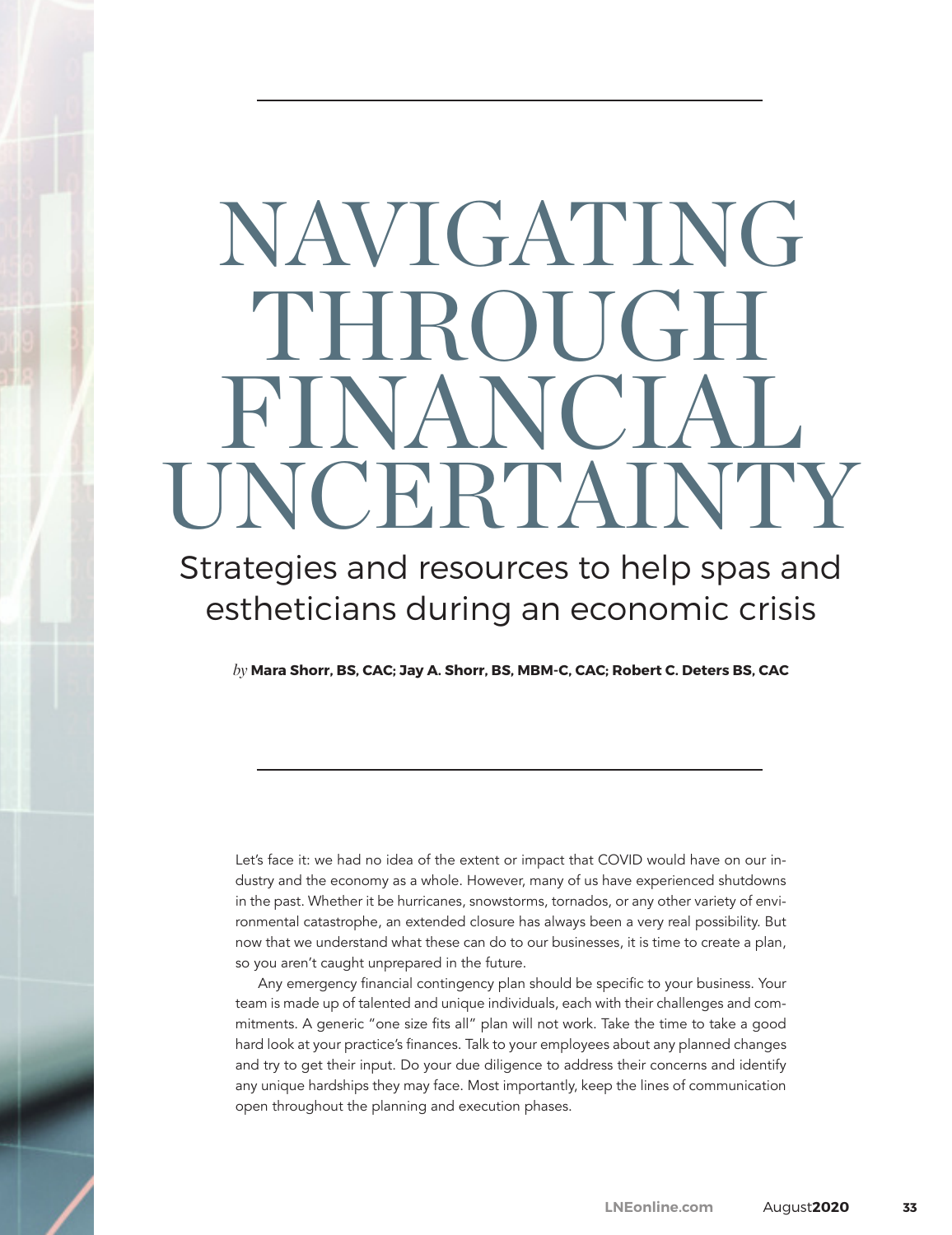

After assessing the situation and laying the groundwork for your plan, make sure you're analyzing your cash flow. Know where your money is coming from and where it needs to go. It may be that your budget is going to need to stretch incredibly thin, so make a thoughtful analysis of what is essential to the operation of your business. Make sure you have a tight grip on your finances, both business and personal. Reach out to lenders for assistance with any outstanding debt. Reach out to your landlord and see if you can get any relief from rent until you can reopen. Reach out to credit card companies and request a lower rate. Additionally, many device manufacturers and vendors are offering varying levels of relief to their clients. Remember, your account is valuable to them. Many are willing to meet you halfway through

either restructured payments, lowered rates, and/or deferments.

In addition to managing your payments, take a look at your other expenses, and consider making cuts on everyday items. Preserving your existing cash reserves are paramount. Look for ways to save money in your practice. After a thoughtful review, you'll be surprised by how many valuable dollars are going to waste on silly things. Make sure you have a reasonable budget and stick to it. Don't look at your budget as an ultimatum, but think of it more as just a thoughtful plan for how you're going to spend your money. As an owner, you likely work with a team to help manage all of the moving parts of your finances. Accountants, bookkeepers, financial planners, and the rest may make your life easier, but that is no excuse not to understand where your cash is going!

All of the fear about the current state of things stem from uncertainty. Seek out education and do your best to learn everything you can about the situation. This is especially important when it comes to your finances, so brush up on your financial acumen! As service providers, and really as artists, oftentimes your work comes at the expense of the "business" side of things. Like giving a client spectacular lips or softening wrinkles, practice makes perfect! Make sure you have a good understanding of your Profit & Loss Statement as well as your Balance Sheet. If you don't understand, ask for help! There are many resources online to allow yourself to have at least basic financial literacy. Oftentimes, your CPA or bookkeeper is happy to help as well.

Once your numbers make sense to you, and you have a good under-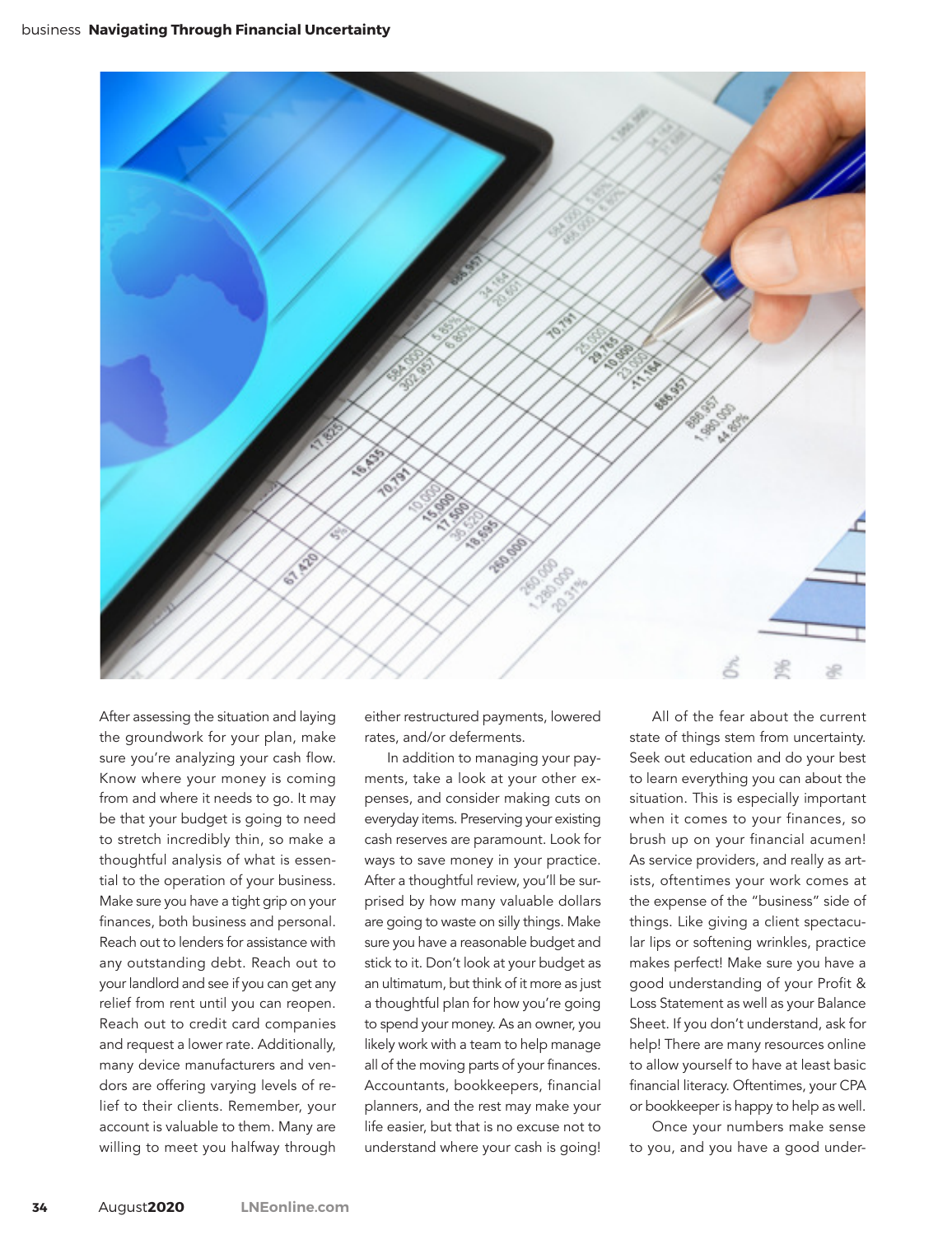

Ginger Clove Facial



**Ginger Enzyme** 2% Salicylic, 2% Mandelic Stimulates micro-circulation for anti-aging-like benefits, provides gentle<br>exfoliation and refines pores.

Vanilla Clove Hydrating Mask Hydrates, firms and improves skin tone and suppleness.

**Pore Refining Facial!** 



Great for normal/<br>:ombination

skin!

First Space<br>Think Sep

**SKINSCRIPT.** 

Ginger Enzyme

S% Selcylc, S% Mentelo

**SKINSCRIPT.** 

Vanilla Clove **Hydrating Mask** 

ALCOHOL:US



480.543.1121 skinscriptrx.com info@skinscriptrx.com